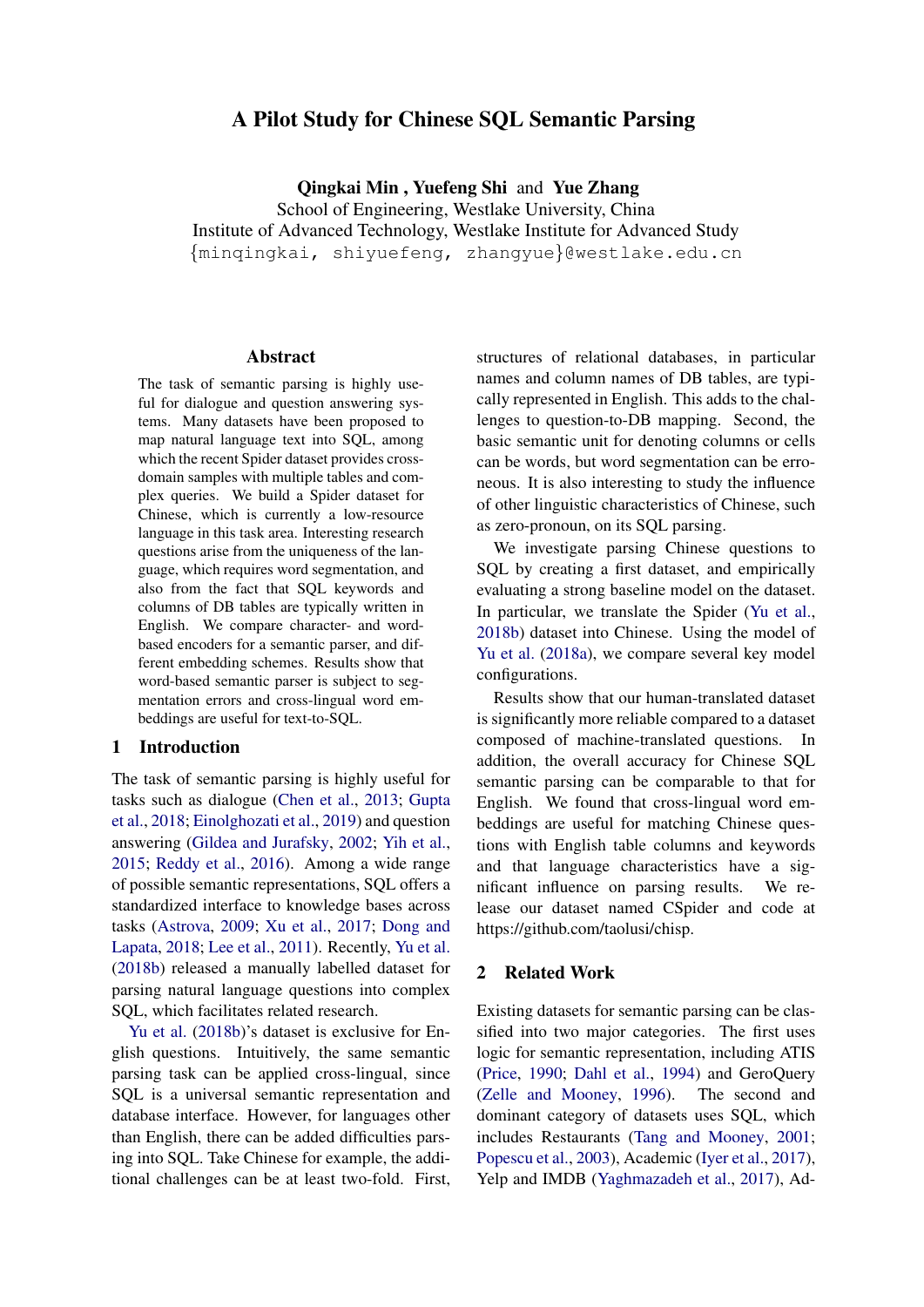vising [\(Finegan-Dollak et al.,](#page-5-12) [2018\)](#page-5-12) and the recently proposed WikiSQL [\(Zhong et al.,](#page-6-7) [2017\)](#page-6-7) and Spider [\(Yu et al.,](#page-6-2) [2018b\)](#page-6-2). One salient difference between Spider and prior work is that Spider uses different databases across domains for training and testing, which can verify the generalization power of a semantic parsing model. Compared with WikiSQL, Spider further has multiple tables in each database and correspondingly more complex queries. We thus consider Spider for sourcing our dataset. Existing semantic parsing datasets for Chinese include a small corpus for assigning semantic roles [\(Sun and Jurafsky,](#page-6-8) [2004\)](#page-6-8) and SemEval-2016 Task 9 for Chinese semantic dependency parsing [\(Che et al.,](#page-5-13) [2012\)](#page-5-13), but these data are not related to SQL. To our knowledge, we are the first to release a Chinese SQL semantic parsing dataset.

There has been a line of work improving the model of [Yu et al.](#page-6-3) [\(2018a\)](#page-6-3) since the release of the Spider dataset [\(Guo et al.,](#page-5-14) [2019;](#page-5-14) [Bogin et al.,](#page-5-15) [2019;](#page-5-15) [Lin et al.,](#page-5-16) [2019\)](#page-5-16). At the time of our investigation, however, the models are not published. We thus chose the model of [Yu et al.](#page-6-3) [\(2018a\)](#page-6-3) as our baseline. The choice of more different neural models is orthogonal to our dataset contribution, but can empirically give more insights about the conclusions.

### 3 Dataset

We translate all English questions in the Spider dataset into Chinese.<sup>[1](#page-1-0)</sup> The work is undertaken by 2 NLP researchers and 1 computer science student. Each question is first translated by one annotator, and then cross-checked and corrected by a second annotator. Finally, a third annotator verifies the original and corrected versions. Statistics of the dataset are shown in Table [1.](#page-1-1) There are originally 10181 questions from Spider, but only 9691 for the training and development sets are publicly available. We thus translated these sentences only. Following the database split setting of [Yu et al.](#page-6-2) [\(2018b\)](#page-6-2), we make training, development and test sets split in a way that no database overlaps in them as shown in Table [1.](#page-1-1)

The translation work is performed on a database to database basis. For each database, the same translator translates relevant inquiries sentence by

<span id="page-1-1"></span>

|         |       | # O   | # SOL | #DB | # Table/DB |
|---------|-------|-------|-------|-----|------------|
| English | all   | 10181 | 5693  | 200 | 5.1        |
| Chinese | all   | 9691  | 5263  | 166 | 5.28       |
|         | train | 6831  | 3493  | 99  | 5.38       |
|         | dev   | 954   | 589   | 25  | 4.16       |
|         | test  | 1906  | 1193  | 42. | 5.69       |

Table 1: Comparisons between Spider and Chinese Spider datasets.

<span id="page-1-2"></span>

Figure 1: Overall structure of the Model.

sentence. The translator is asked to read the original question as well as the SQL query before making its Chinese translation. If the literal translation is possible, the translator is asked to stick to the original sentence style as much as feasible. For complex questions, the translator is allowed to rephrase the English question, so that the most natural Chinese translation is made. In addition, we keep the diversity of style in the English dataset by matching different English expressions to different Chinese expressions. A sample of our dataset is shown in Table [2.](#page-2-0) Our dataset is named CSpider.

### 4 Model

We use the neural semantic parsing method of [Yu](#page-6-3) [et al.](#page-6-3) [\(2018a\)](#page-6-3) as the baseline model, which can be regarded as a sequence-to-tree model. In particular, the input question is encoded using an LSTM sequence encoder, and the output is a SQL query in its syntactic tree form. The tree is generated incrementally top-down, in a pre-order traversal sequence. Tree nodes include keyword nodes (e.g., SELECT, WHERE, EXCEPT) and table column name nodes (e.g., ID, City, Surname, which are defined in specific tables), which are represented in respective embedding spaces. Each keyword or column is generated by attention to the embedding space using the question representation as a key. A stack is used for incremental decoding, where

<span id="page-1-0"></span><sup>&</sup>lt;sup>1</sup>Note that we do not translate the database schema (i.e., column names) into Chinese because in practice databases have English schema and Chinese contents in the industry.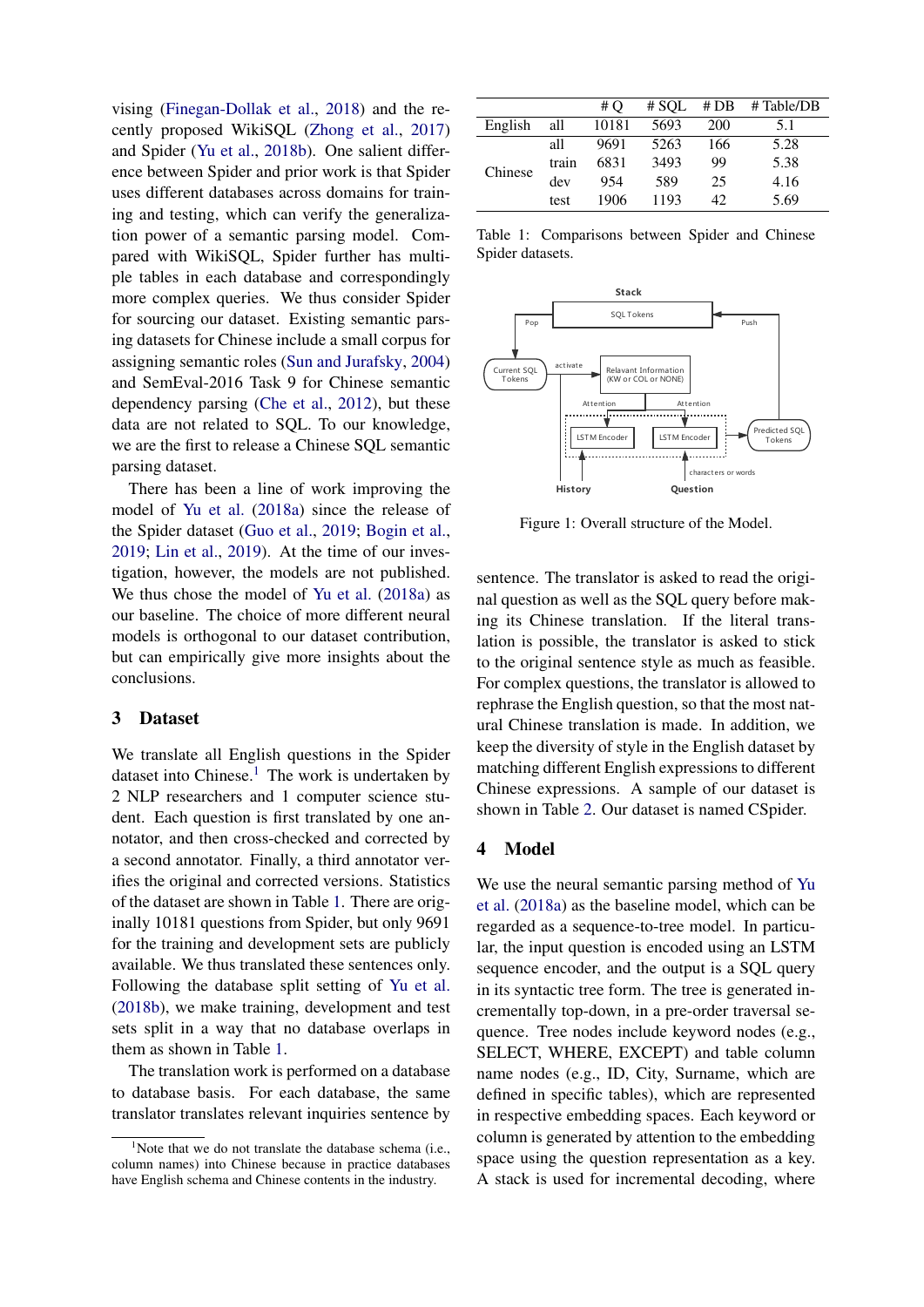<span id="page-2-0"></span>

| Sample 1: applying only one table in one database.                            |
|-------------------------------------------------------------------------------|
| <b>SOL Ouery</b>                                                              |
| SELECT area FROM state WHERE state_name = "New Mexico";                       |
| <b>English Question</b>                                                       |
| What is the size of New Mexico?                                               |
| <b>Translated Chinese Question</b>                                            |
| 新墨西哥州的面积是多少?                                                                  |
| Sample 2: applying multiple tables in one database.                           |
| <b>SQL Query</b>                                                              |
| SELECT T2.star_rating_description FROM HOTELS AS T1 JOIN                      |
| Ref_Hotel_Star_Ratings AS T2 ON T1.star_rating_code = T2.star_rating_code     |
| WHERE T1.price_range $>10000$ ;                                               |
| <b>English Question</b>                                                       |
| Give me the star rating descriptions of the hotels that cost more than 10000. |
| <b>Translated Chinese Ouestion</b>                                            |
| 给出费用超过10000的酒店星级的描述。                                                          |
| Sample 3: with a nested SQL query.                                            |
| <b>SOL Ouery</b>                                                              |
| SELECT T1.staff_name, T1.staff_id FROM Staff AS T1 JOIN Fault_Log             |
| AS T2 ON T1.staff_id = T2.recorded_by_staff_id EXCEPT SELECT                  |
| T3.staff_name, T3.staff_id FROM Staff AS T3 JOIN Engineer_Visits AS           |
| T4 ON T3.staff_id = T4.contact_staff_id";                                     |
| <b>English Question</b>                                                       |
| What is the name and ID of the staff who recorded the fault log but has not   |
| contacted any visiting engineers?                                             |
| <b>Translated Chinese Question</b>                                            |
| 那些记录了错误报告但没有联系任何到访工程师的职工的姓名和ID                                                |
| 是什么?                                                                          |
|                                                                               |

Table 2: Example questions corresponding to SQL.

the whole output history is leveraged as a feature for deciding the next term. This method gives the current released state-of-the-art results while submitting this paper. We provide a visualization of the model in Figure [1.](#page-1-2)

### 5 Experiments

We focus on comparing different word segmentation methods and different embedding representations. As discussed above, column names are selected by attention over column embeddings using sentence representation as a key. Hence there must be a link between the embeddings of columns and those of the questions. Since columns are written in English and questions in Chinese, we consider two embedding methods. The first method is to use two separate sets of embeddings for Chinese and English, respectively. We use Glove [\(Pen](#page-5-17)[nington et al.,](#page-5-17)  $2014$  $2014$ <sup>2</sup> for embeddings of English keywords, column names etc., and Tencent em-beddings [\(Song et al.,](#page-6-9) [2018\)](#page-6-9)<sup>[3](#page-2-2)</sup> for Chinese. The second method is to directly use the cross-lingual word embeddings. To this end, the Tencent multilingual embeddings are chosen, which contain both Chinese and English words in a multi-lingual embedding matrix.

Evaluation Metrics. We follow [Yu et al.](#page-6-2) [\(2018b\)](#page-6-2), evaluating the results using two major types of metrics. The first is exact matching accuracy, namely the percentage of questions that have exactly the same SQL output as its reference. The second is component matching F1, namely the F1 scores for SELECT, WHERE, GROUP BY, ORDER BY and all keywords, respectively.

Hyperparameters. Our hyperparameters are mostly taken from [Yu et al.](#page-6-3) [\(2018a\)](#page-6-3), but tuned on the Chinese Spider development set. We use character and word embeddings from Tencent embedding; both of them are not fine-tuned during model training. Embedding sizes are set to 200 for both characters and words. For the different choices of keywords and column names embeddings, sizes are set to 200 and 300, respectively. Adam [\(Kingma and Ba,](#page-5-18) [2014\)](#page-5-18) is used for optimization, with a learning rate of 1e-4. Dropout is used for the output of LSTM with a rate of 0.5.

For word-based models, segmentation is necessary. We take two segmentors with different performances, including the Jieba segmentor and the model of [Yang et al.](#page-6-10) [\(2017\)](#page-6-10), which we name Jieba and YZ, respectively. To verify their accuracy, we manually segment the first 100 sentences from the test set. Jieba and YZ give F1 scores of 89.8% and 91.7%, respectively.

### 5.1 Overall Results

The overall exact matching results are shown in Table [3.](#page-3-0) In this table, ENG represents the results of [Yu et al.](#page-6-3) [\(2018a\)](#page-6-3)'s model on their English dataset but under our split. HT and MT denote human translation and machine translation of questions, respectively. Both HT and MT results are evaluated on human translated questions. C-ML and C-S denote the results of our Chinese models based on characters with multi-lingual embeddings and monolingual embeddings, respectively, while WY-ML, WY-S denote the wordbased models applying YZ segmentor with multilingual embeddings and monolingual embeddings, respectively. Finally, WJ-ML and WJ-S denote the word model with multi-lingual embeddings and monolingual embeddings with the Jieba segmentor, respectively.

First, compared to the best results of human translation (C-ML and WY-ML), machine translation results show a large disadvantage (e.g. 7.1% vs 12.1% using C-ML). We further did a manual inspection of 100 randomly picked machinetranslated sentences. Out of the 100 translated

<span id="page-2-1"></span><sup>2</sup> https://nlp.stanford.edu/projects/glove/

<span id="page-2-2"></span><sup>3</sup> https://ai.tencent.com/ailab/nlp/embedding.html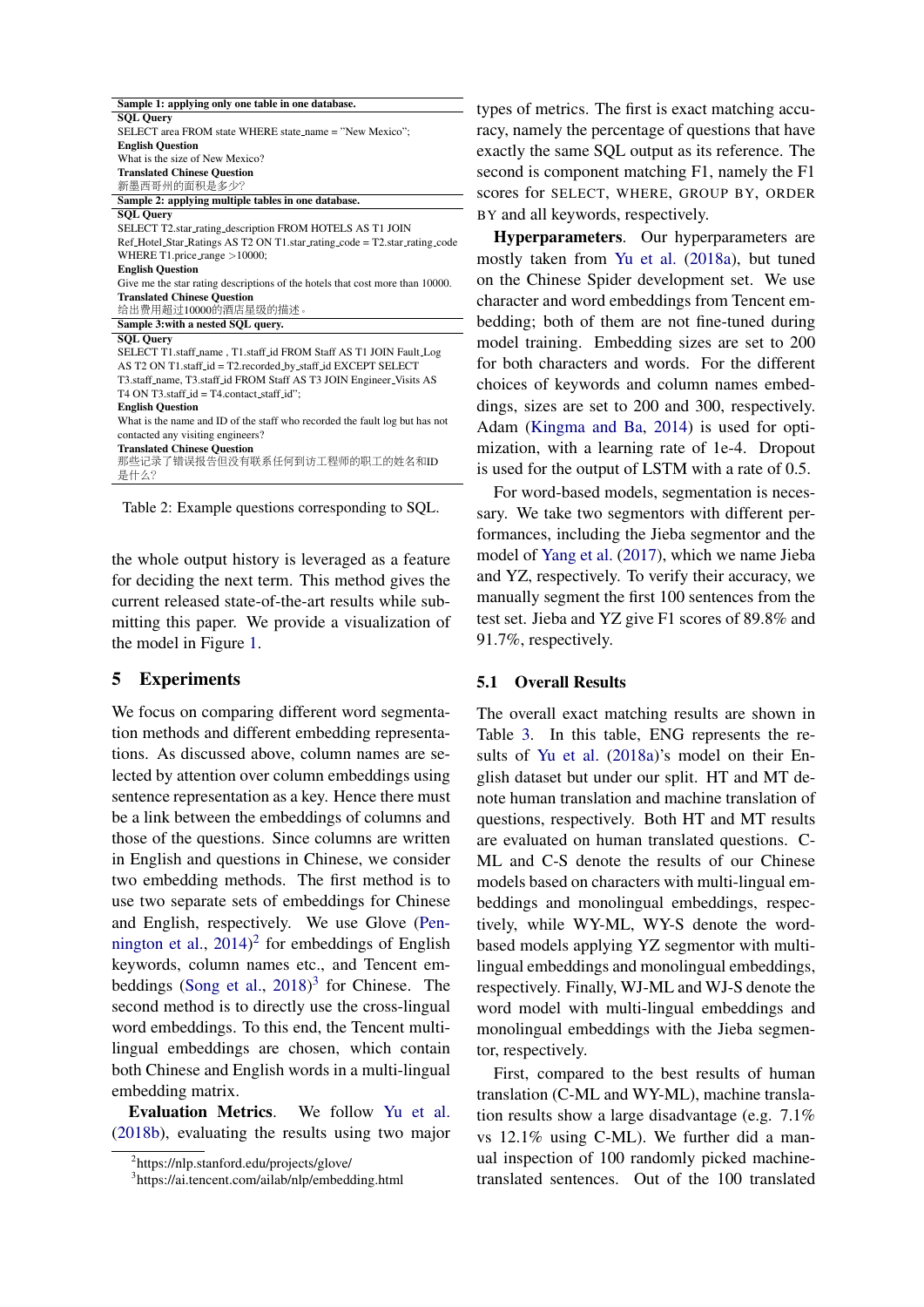<span id="page-3-0"></span>

|           |            | Easy  | Medium  | Hard    | Extra Hard | A11      |
|-----------|------------|-------|---------|---------|------------|----------|
|           | <b>ENG</b> | 31.8% | 11.3%   | 9.5%    | 2.7%       | 14.1%    |
|           | $C-ML$     | 27.3% | $9.9\%$ | 7.5%    | $2.3\%$    | $12.1\%$ |
|           | $C-S$      | 23.1% | 7.7%    | 6.2%    | 1.7%       | 9.9%     |
| <b>HT</b> | WY-ML      | 21.4% | 8.1%    | $8.0\%$ | 1.7%       | 10.0%    |
|           | WY-S       | 20.2% | 6.4%    | 6.7%    | 2.0%       | 8.9%     |
|           | WJ-ML      | 19.8% | 8.6%    | 5.0%    | 1.3%       | 9.2%     |
|           | WJ-S       | 20.1% | 5.0%    | 5.7%    | 1.7%       | 8.2%     |
| MT        | $C-ML$     | 18.1% | 4.6%    | 5.2%    | 0.3%       | 7.9%     |
|           | WY-ML      | 17.9% | 4.7%    | 4.5%    | 0.3%       | 7.6%     |

Table 3: Accuracy of Exact Matching on test set.

sentences, 42 have translation mistakes such as semantic changes (28 sentences) and grammar errors (14 sentences). Both of these facts indicate that data by machine-translation is not reliable for semantic parsing research.

Second, comparisons among C-ML, WY-ML and WJ-ML, and among C-S, WY-S and WJ-S show that multi-lingual embeddings give superior results compared to monolingual embeddings, which is likely because they bring a better connection between natural language questions and database columns.

Third, comparisons between WY-ML and WJ-ML, and WY-S and WJ-S indicate that better segmentation accuracy has a significant influence on question parsing. Word-based methods are subject to segmentation errors.

Moreover, with the current segmentation accuracy of 92%, a word-based model underperforms a character-based model. Intuitively, since words carry more direct semantic information as compared with database columns and keywords, improved segmentation may allow a word-based model to outperform a character-based model.

Finally, for easy questions, the character-based model shows strong advantages over the wordbased models. However, for medium to extremely hard questions, the trend becomes less obvious, which is likely because the intrinsic semantic complexity overwhelms the encoding differences.

Our best Chinese system gives an overall accuracy of 12.1%,  $4\overline{ }$  $4\overline{ }$  which is less but comparable to the English results. This shows that Chinese semantic parsing may not be significantly more challenging compared to English with text to SQL.

Component matching. Figure [2](#page-3-2) shows F1 scores of several typical components, including

<span id="page-3-2"></span>

Figure 2: Component Matching Comparisons.

SELN (SELECT NO AGGREGATOR), WHEN (WHERE NO OPERATOR) and GBN (GROUP BY NO HAVING), applying the superior multilingual embeddings. The trends are consistent with the overall results.

The detailed results are shown in Table [4.](#page-4-0) Specifically, the char-based methods achieve around 41% on SELN and SEL (SELECT), which are about 5% higher compared to the word-based methods. This result may be due to the fact that word-based models are sensitive to the OOV words [\(Zhang and Yang,](#page-6-11) [2018;](#page-6-11) [Li et al.,](#page-5-19) [2019\)](#page-5-19). Unlike other components, SEL and SELN are confronted with more severe OOV challenges caused by recognizing the unseen schema during testing.

In addition, the models using multi-lingual embedding overperform the models using separate embeddings on both WHEN and OB (OR-DERBY), which further demonstrates that embeddings in the same dimension distribution benefit to strengthen the connection between the question and the schema.

Contrary to the overall result, the models employing the jieba segmentor perform better than those using the YZ segmentor on OB. The reason is that the jieba segmentor has different word segmentation results in terms of the superlative of adjectives. For example, the word "最高" (the highest) is segmented as "最"(most) and "高"(high) by YZ segmentor but "最高" in jieba segmentor. This again demonstrates the influence of word segmentation. Finally, for GB (GROUPBY) there is not a regular contrast pattern between different models, which can be likely because of the lack of sufficient training data.

### 5.2 Case study

Figure [3](#page-4-1) shows the negative influence of segmentation errors. In particular, the incorrect segmentation of the word "店名" (shop name) leads to

<span id="page-3-1"></span><sup>&</sup>lt;sup>4</sup>Note that the results are lower than those reported by [Yu](#page-6-3) [et al.](#page-6-3) [\(2018a\)](#page-6-3) under their split due to different training/test splits. Our split has less training data and more test instances in the "Hard" category and less in "Easy" and "Medium".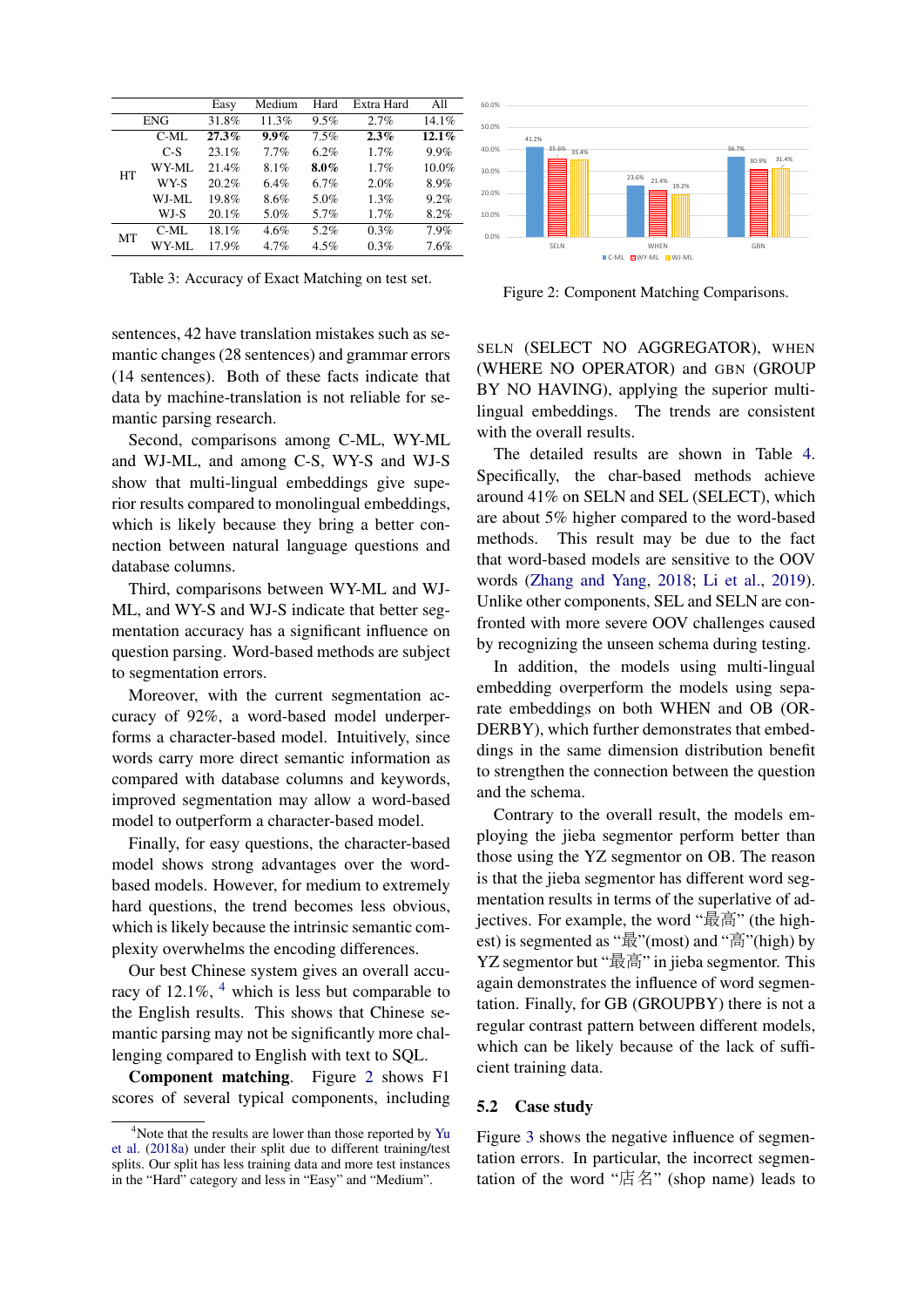<span id="page-4-0"></span>

|           |            | <b>SEL</b> | <b>SELN</b> | WHE      | WHEN     | <b>GB</b> | <b>GBN</b> | <b>OB</b> |
|-----------|------------|------------|-------------|----------|----------|-----------|------------|-----------|
|           | <b>ENG</b> | 47.3%      | 48.2%       | $19.9\%$ | 24.4%    | 35.0%     | $40.6\%$   | 57.6%     |
| <b>HT</b> | C-ML       | 40.7%      | 41.2%       | $19.9\%$ | 23.6%    | 33.6%     | 36.7%      | 53.8%     |
|           | $C-S$      | $40.6\%$   | 41.0%       | $15.3\%$ | 17.3%    | 29.2%     | 32.9%      | 51.7%     |
|           | WY-ML      | 34.8%      | 35.6%       | $18.1\%$ | 21.4%    | 26.7%     | 30.9%      | 49.8%     |
|           | WY-S       | 34.5%      | 35.6%       | $16.5\%$ | 19.8%    | 30.2%     | 34.2%      | 46.9%     |
|           | WJ-ML      | 34.7%      | 35.4%       | 15.8%    | 19.2%    | 27.9%     | 31.4%      | 52.5%     |
|           | WJ-S       | 35.7%      | 36.8%       | $15.9\%$ | 19.6%    | 24.4%     | 26.8%      | 48.0%     |
| <b>MT</b> | C-ML       | 36.5%      | 37.2%       | $11.3\%$ | 14.2%    | 29.1%     | 33.4%      | 50.7%     |
|           | WY-ML      | 32.1%      | 32.8%       | $11.3\%$ | $13.4\%$ | 24.8%     | 27.5%      | $49.1\%$  |
|           |            |            |             |          |          |           |            |           |

<span id="page-4-1"></span>

| Word segmentation error                                                                                                  | Predicted query                                                                                        |  |
|--------------------------------------------------------------------------------------------------------------------------|--------------------------------------------------------------------------------------------------------|--|
| 哪些 商店 的 产品 数量 高于 平<br>均水平?把店名给我。<br>Which shops' number products<br>is above the average? Give me<br>the shop names.     | SELECT Manager name FROM<br>shop WHERE Number products ><br>(SELECT AVG(Number products)<br>FROM shop) |  |
| 哪些 商店 的 产品 数量 高于<br>平均 水平? 把店名 给 我 。<br>Which shops' number products<br>is above the average? Give me<br>the shop names. | SELECT name FROM shop WHERE<br>Number products > (SELECT<br>AVG(Number products) FROM<br>shop)         |  |

Figure 3: Word segmentation error.

incorrect SQL for the whole sentence, since the character "店" (shop) can typically be associated with "店长" (shop manager).

Figure [4](#page-4-2) shows the sensitivity of our model to sentence patterns. In particular, the wordbased model gives incorrect predictions for many question sentences frequently. As shown in the first row, the word "where" confuses the system for making a choice between "ORDER BY" and "GROUP BY". When we manually change the sentence pattern into "List the most common hometown of teachers", the parser gives the correct keyword. In contrast, the characterbased model is less sensitive to question sentences, which is likely because characters are less sparse compared with words. More training data or contextualized embeddings may alleviate the issue for the word-based method, which we leave for future work.

Figure [5](#page-4-3) shows the sensitivity of the model to Chinese linguistic patterns. In particular, the first sentence has a zero pronoun "各党的" (in each party), which is omitted later. As a result, a semantic parser cannot tell the correct database columns from the sentence. We manually add the correct entity for the zero pronoun, resulting in the second sentence. The parser can correctly identify both the column name and the table name for this cor-

<span id="page-4-2"></span>

| Sentence patterns                                                   | Predicted query                                                                                         |
|---------------------------------------------------------------------|---------------------------------------------------------------------------------------------------------|
| 最常见的教师的家乡是哪里?<br>What is the most common<br>hometowns for teachers? | <b>SELECT Hometown FROM</b><br>teacher ORDER BY Age DESC<br>LIMIT <sub>1</sub>                          |
| 列出最常见的教师的家乡。<br>List the most common hometown of<br>teachers.       | ISELECT Hometown FROM<br>lteacher GROUP BY Hometown<br><b>ORDER BY COUNT(*) DESC</b><br><b>I IMIT 1</b> |

Figure 4: Sentence pattern.

<span id="page-4-3"></span>

| Chinese zero pronoun                                                                                                                                                     | Predicted query                                              |
|--------------------------------------------------------------------------------------------------------------------------------------------------------------------------|--------------------------------------------------------------|
| 代表 的 不同 党派 是 什么? 显示<br>各党的党名和代表人数。<br>What are the different parties of<br>representative? Show the party name<br>and the number of representatives.                     | SELECT Date, COUNT(*) FROM<br>election GROUP BY Seats        |
| 代表 的 不同 党派 是 什么? 显示<br>各党的党名和各党的代表人数。<br>What are the different parties of<br>representative? Show the party name<br>and the number of representatives in<br>each party. | SELECT Party, COUNT(*) FROM<br>representative GROUP BY Party |

Figure 5: Chinese zero pronoun.

rected sentence. Since zero-pronouns are frequent for Chinese [\(Chen and Ng,](#page-5-20) [2016\)](#page-5-20), they give added difficulty for its semantic parsing.

## 6 Conclusion

We constructed a first resource named CSpider for Chinese sentence to SQL, evaluating the performance of a strong English model on this dataset. Results show that the input representation, embedding forms and linguistic factors all have the influence on the Chinese-specific task. Our dataset can serve as a starting point for further research on this task, which can be beneficial to the investigation of Chinese QA and dialogue models.

### Acknowledgments

We thank the anonymous reviewers for their detailed and constructive comments. Yue Zhang is the corresponding author.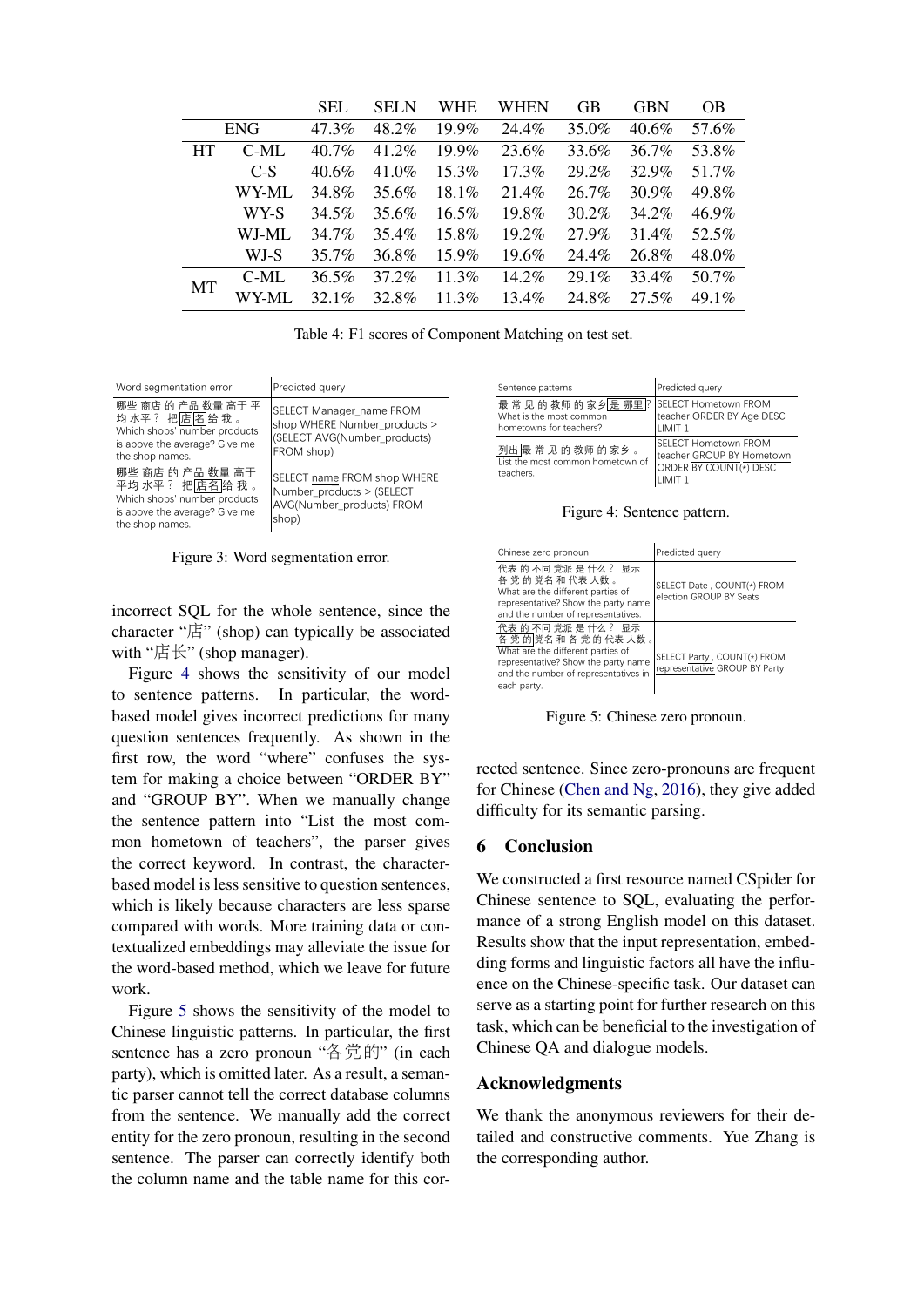### References

- <span id="page-5-5"></span>Irina Astrova. 2009. Rules for mapping sql relational databases to owl ontologies. *Metadata and Semantics*, pages 415–424.
- <span id="page-5-15"></span>Ben Bogin, Jonathan Berant, and Matt Gardner. 2019. [Representing schema structure with graph neural](https://www.aclweb.org/anthology/P19-1448) [networks for text-to-SQL parsing.](https://www.aclweb.org/anthology/P19-1448) In *Proceedings of the 57th Annual Meeting of the Association for Computational Linguistics*, pages 4560–4565, Florence, Italy. Association for Computational Linguistics.
- <span id="page-5-13"></span>Wanxiang Che, Meishan Zhang, Yanqiu Shao, and Ting Liu. 2012. Semeval-2012 task 5: Chinese semantic dependency parsing. In *Proceedings of the First Joint Conference on Lexical and Computational Semantics-Volume 1: Proceedings of the main conference and the shared task, and Volume 2: Proceedings of the Sixth International Workshop on Semantic Evaluation*, pages 378–384. Association for Computational Linguistics.
- <span id="page-5-20"></span>Chen Chen and Vincent Ng. 2016. Chinese zero pronoun resolution with deep neural networks. In *Proceedings of the 54th Annual Meeting of the Association for Computational Linguistics (Volume 1: Long Papers)*, volume 1, pages 778–788.
- <span id="page-5-0"></span>Yun-Nung Chen, William Yang Wang, and Alexander I Rudnicky. 2013. Unsupervised induction and filling of semantic slots for spoken dialogue systems using frame-semantic parsing. In *2013 IEEE Workshop on Automatic Speech Recognition and Understanding*, pages 120–125. IEEE.
- <span id="page-5-9"></span>Deborah A Dahl, Madeleine Bates, Michael Brown, William Fisher, Kate Hunicke-Smith, David Pallett, Christine Pao, Alexander Rudnicky, and Elizabeth Shriberg. 1994. Expanding the scope of the atis task: The atis-3 corpus. In *Proceedings of the workshop on Human Language Technology*, pages 43–48. Association for Computational Linguistics.
- <span id="page-5-6"></span>Li Dong and Mirella Lapata. 2018. Coarse-to-fine decoding for neural semantic parsing. In *Proceedings of the 56th Annual Meeting of the Association for Computational Linguistics (Volume 1: Long Papers)*, pages 731–742.
- <span id="page-5-2"></span>Arash Einolghozati, Panupong Pasupat, Sonal Gupta, Rushin Shah, Mrinal Mohit, Mike Lewis, and Luke Zettlemoyer. 2019. Improving semantic parsing for task oriented dialog. *arXiv preprint arXiv:1902.06000*.
- <span id="page-5-12"></span>Catherine Finegan-Dollak, Jonathan K Kummerfeld, Li Zhang, Karthik Ramanathan, Sesh Sadasivam, Rui Zhang, and Dragomir Radev. 2018. Improving text-to-sql evaluation methodology. In *Proceedings of the 56th Annual Meeting of the Association for Computational Linguistics (Volume 1: Long Papers)*, pages 351–360.
- <span id="page-5-3"></span>Daniel Gildea and Daniel Jurafsky. 2002. Automatic labeling of semantic roles. *Computational linguistics*, 28(3):245–288.
- <span id="page-5-14"></span>Jiaqi Guo, Zecheng Zhan, Yan Gao, Yan Xiao, Jian-Guang Lou, Ting Liu, and Dongmei Zhang. 2019. [Towards complex text-to-SQL in cross](https://www.aclweb.org/anthology/P19-1444)[domain database with intermediate representation.](https://www.aclweb.org/anthology/P19-1444) In *Proceedings of the 57th Annual Meeting of the Association for Computational Linguistics*, pages 4524–4535, Florence, Italy. Association for Computational Linguistics.
- <span id="page-5-1"></span>Sonal Gupta, Rushin Shah, Mrinal Mohit, Anuj Kumar, and Mike Lewis. 2018. [Semantic parsing for](http://aclweb.org/anthology/D18-1300) [task oriented dialog using hierarchical representa](http://aclweb.org/anthology/D18-1300)[tions.](http://aclweb.org/anthology/D18-1300) In *Proceedings of the 2018 Conference on Empirical Methods in Natural Language Processing (EMNLP)*, pages 2787–2792.
- <span id="page-5-11"></span>Srinivasan Iyer, Ioannis Konstas, Alvin Cheung, Jayant Krishnamurthy, and Luke Zettlemoyer. 2017. Learning a neural semantic parser from user feedback. In *Proceedings of the 55th Annual Meeting of the Association for Computational Linguistics (Volume 1: Long Papers)*, pages 963–973.
- <span id="page-5-18"></span>Diederik Kingma and Jimmy Ba. 2014. Adam: A method for stochastic optimization. *International Conference on Learning Representations*.
- <span id="page-5-7"></span>Rubao Lee, Tian Luo, Yin Huai, Fusheng Wang, Yongqiang He, and Xiaodong Zhang. 2011. Ysmart: Yet another sql-to-mapreduce translator. In *2011 31st International Conference on Distributed Computing Systems*, pages 25–36. IEEE.
- <span id="page-5-19"></span>Xiaoya Li, Yuxian Meng, Xiaofei Sun, Qinghong Han, Arianna Yuan, and Jiwei Li. 2019. Is word segmentation necessary for deep learning of chinese representations? In *Proceedings of the 57th Conference of the Association for Computational Linguistics*, pages 3242–3252.
- <span id="page-5-16"></span>Kevin Lin, Ben Bogin, Mark Neumann, Jonathan Berant, and Matt Gardner. 2019. Grammarbased neural text-to-sql generation. *arXiv preprint arXiv:1905.13326*.
- <span id="page-5-17"></span>Jeffrey Pennington, Richard Socher, and Christopher Manning. 2014. Glove: Global vectors for word representation. In *Proceedings of the 2014 conference on empirical methods in natural language processing (EMNLP)*, pages 1532–1543.
- <span id="page-5-10"></span>Ana-Maria Popescu, Oren Etzioni, and Henry Kautz. 2003. Towards a theory of natural language interfaces to databases. In *Proceedings of the 8th international conference on Intelligent user interfaces*, pages 149–157. ACM.
- <span id="page-5-8"></span>Patti J Price. 1990. Evaluation of spoken language systems: The atis domain. In *Speech and Natural Language: Proceedings of a Workshop Held at Hidden Valley, Pennsylvania, June 24-27, 1990*.
- <span id="page-5-4"></span>Siva Reddy, Oscar Täckström, Michael Collins, Tom Kwiatkowski, Dipanjan Das, Mark Steedman, and Mirella Lapata. 2016. Transforming dependency structures to logical forms for semantic parsing.